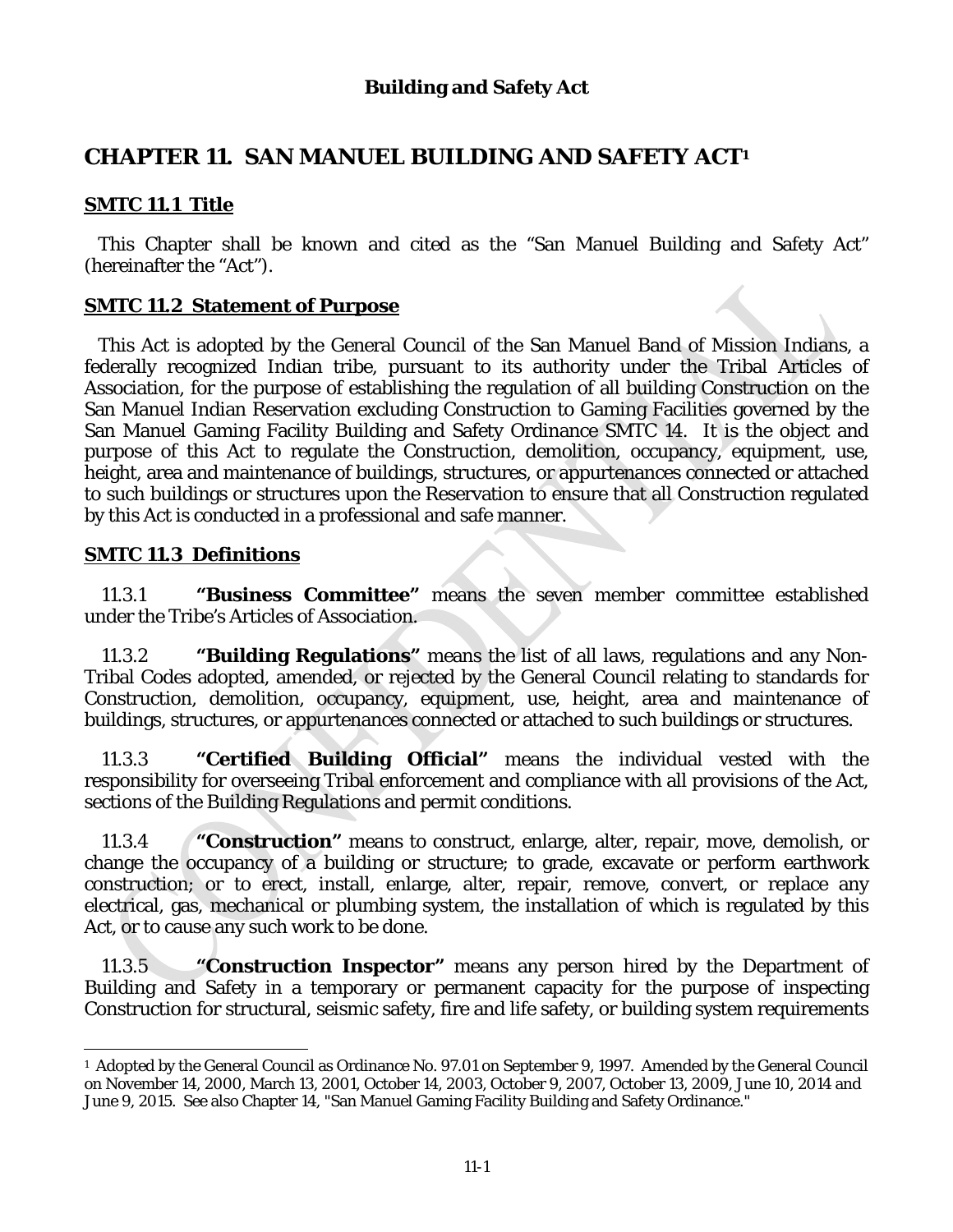of the Act and the Building Regulations, as applied to residential, commercial, or industrial buildings on the Reservation.

11.3.6 **"Construction Planner"** means the individual responsible for coordinating the efforts of the estimating staff and accountable for the overall outcome of the estimates and project schedules for all project proposals.

11.3.7 **"Corrected"** means the violation has been cured or affirmative corrective measures acceptable to the Certified Building Official have been commenced and are continuing in effort to cure the violation.

11.3.8 **"Current Edition"** means the most current versions of the laws and regulations adopted pursuant to section 11.3 of the Act by the General Council.

11.3.9 **"Department of Building and Safety"** means the department established by the Tribe to implement, administer, and enforce the provisions of the Act regulating Construction on the Reservation.

11.3.10 **"General Council"** means the governing body of the Tribe established under the Tribe's Articles of Association.

11.3.11 **"Indian Contractor"** means a contractor who has submitted proof acceptable to the Department of Building and Safety of membership, descendancy or degree of Indian ancestry as indicated on membership rolls or records of a federally recognized Indian tribe.

11.3.12 **"Non-Tribal Code"** means any international, federal, state, or local code, law, ordinance, regulation, or rule relating to standards for Construction.

11.3.13 **"Notice of Violation"** means a notice issued by the Certified Building Official citing the provision of the Act, sections of the Building Regulations or any permit conditions that the Certified Building Official believes the recipient has violated.

11.3.14 **"Plans Examiner"** means an individual hired by the Department of Building and Safety in a temporary or permanent capacity for the purpose of performing Construction plan review for structural, seismic safety, fire and life safety, or building system requirements of the Act and the Building Regulations, as applied to residential, commercial, or industrial buildings on the Reservation.

11.3.15 **"Reservation"** means the San Manuel Indian Reservation.

11.3.16 **"Tribal"** means of or belonging to the Tribe.

11.3.17 **"Tribal Building Officer"** means the individual designated by the Tribe as having primary responsibility for overseeing the Department of Building and Safety.

11.3.18 **"Tribe"** means the San Manuel Band of Mission Indians, a federally recognized Indian tribe.

11.3.19 **"Tribal Disbursement"** means any payment of Tribal funds to a Tribal member, including but not limited to per capita payments.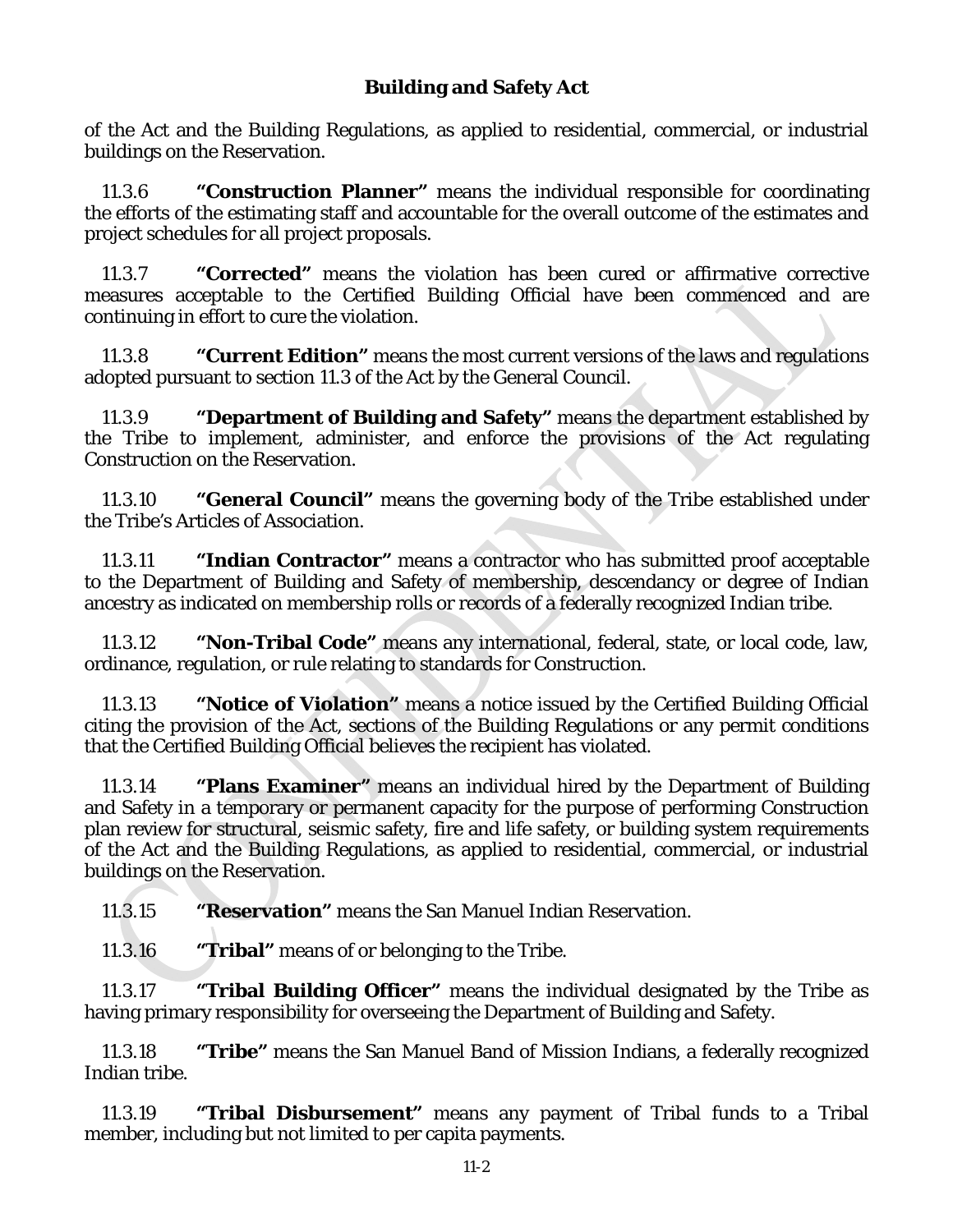### **SMTC 11.4 Adoption and Incorporation of Non-Tribal Codes**

11.4.1 The General Council shall have the authority to adopt, amend or reject all or any portion of any Non-Tribal Code. Upon the adoption of any Non-Tribal Code, the Current Edition of the adopted Non-Tribal Code shall automatically become incorporated into the Building Regulations on its effective date; provided, however, that any excluded portions of such code shall not be adopted and any amended portions shall continue in effect in their amended form. All references to any state, jurisdiction, governmental unit, or governmental department shall automatically be amended to refer to the Tribe or its respective Tribal department.

11.4.2 The Tribal Building Officer or his delegate shall present any proposed changes or updates to any adopted Non-Tribal Codes to the General Council no less than thirty (30) days prior to the effective date of such Non-Tribal Codes and shall make recommendations as to whether any changes or updates contained therein should be adopted, modified or rejected by the General Council.

11.4.3 The Building Regulations incorporating the list of all Non-Tribal Codes adopted, amended, or rejected by the General Council shall be maintained on file with the Department of Building and Safety and shall be open for inspection by Tribal members and any contractors, architects, and civil engineers hired by a Tribal member or the Tribe.

11.4.4 The provisions of this Act and the laws or regulations adopted by the Tribe in any Tribal ordinance shall supersede any section of the Building Regulations or any Non-Tribal Codes adopted pursuant to this section of the Act that are in conflict with any Tribal law, ordinance or regulation.

11.4.5 Any reference to a state law or regulation or the adoption thereof is not intended, and shall not be deemed, to confer jurisdiction upon the state referenced.

#### **SMTC 11.5 Permits**

11.5.1 Any owner or authorized agent who intends to engage in Construction on the Reservation shall first make application to the Department of Building and Safety and obtain any required permits.

11.5.2 No permit shall be issued to an individual hired by a Tribal member or the Tribe under this Act unless and until that individual submits evidence of Workers' Compensation insurance coverage or an exemption of the requirement to the Department of Building and Safety.

#### **SMTC 11.6 Fees**

11.6.1 The General Council shall be authorized to impose fees to obtain a permit under this Act. A schedule of such fees shall be maintained on file with the Department of Building and Safety and shall be open for inspection by Tribal members and any contractors, architects, and civil engineers hired by a Tribal member or the Tribe.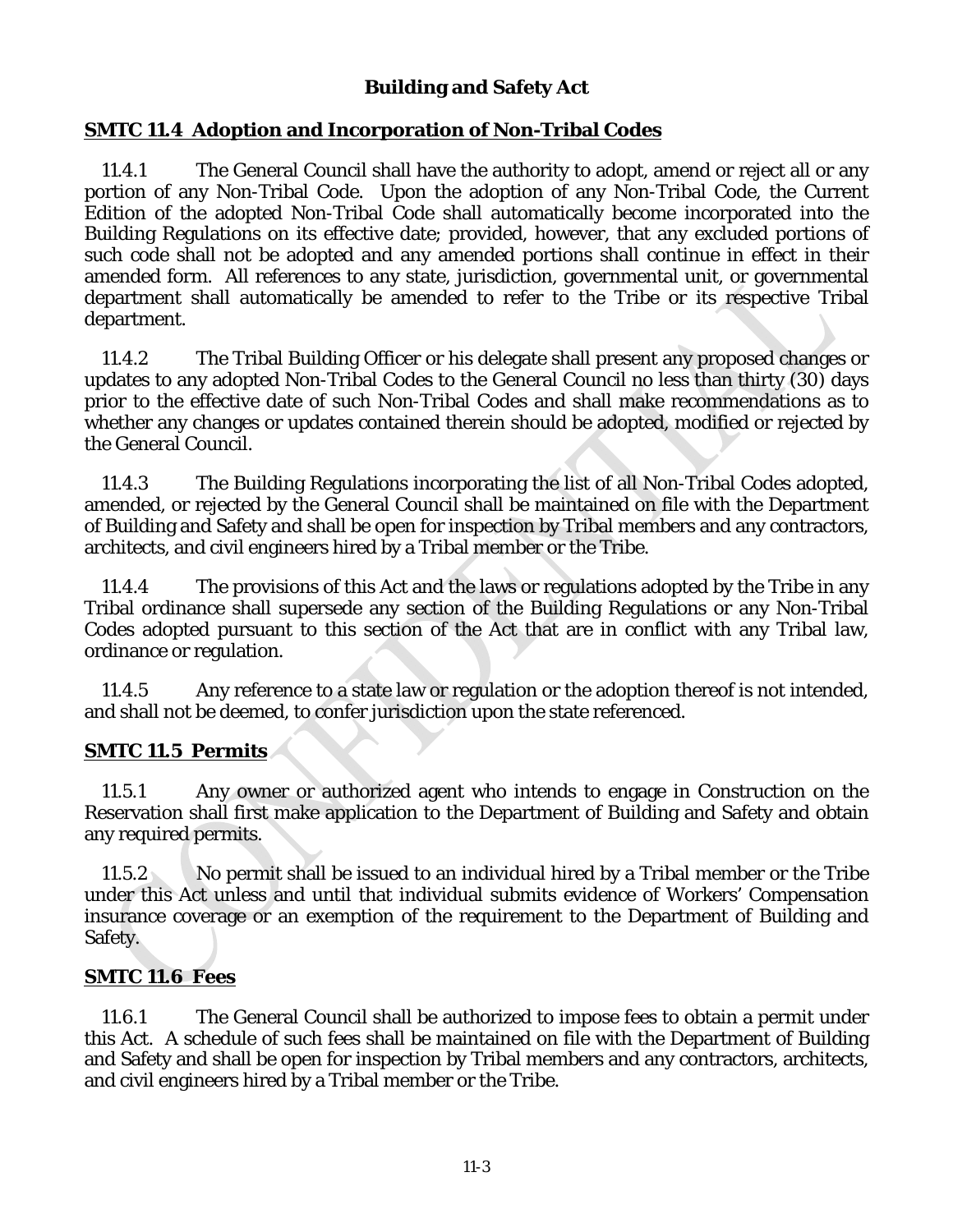11.6.2 All fees shall be reduced by 15% for any Construction work that is undertaken by an Indian Contractor.

11.6.3 A Tribal member may submit a request in writing to the General Council for a waiver of any fees imposed under this Act. The General Council shall have the authority to waive any fees required under the Act upon a determination that the imposition of the fee would result in a significant hardship to the Tribal member.

## **SMTC 11.7 Cultural Resources and Environmental Protection**

Nothing herein is intended to relieve the Tribe or an individual Tribal member from any liability, responsibility, or obligation it may have under any Tribal or federal resource protection statutes, regulations, or other applicable law.

### **SMTC 11.8 Department of Building and Safety**

11.8.1 There is hereby established by the Tribe a department to be known as the Department of Building and Safety.

11.8.2 The Department of Building and Safety shall be headed by the Tribal Building Officer, who shall report to the Tribe's Chief Executive Officer.

11.8.3 The Tribal Building Officer shall engage a Certified Building Official, who shall be an at-will employee or consultant of the Tribe that reports to the Tribal Building Officer. The position may be full-time, part-time or on a consultant basis as deemed necessary by the Tribal Building Officer.

11.8.4 In order to qualify for the position of Certified Building Official, a prospective candidate must:

a. hold a "Certified Building Official" certificate issued by the Council of American Building Officials or an equivalent credential generally recognized in the building industry qualifying the candidate to certify Construction as being in compliance with building and safety codes;

b. have a minimum of three years verifiable experience as a building official or equivalent experience for a local government, or a minimum of five consecutive years of experience in private industry as a certified construction inspector; and

c. submit to the Tribal Building Officer on an annual basis proof of compliance with all applicable continuing education requirements of the State of California for his or her primary job function.

11.8.5 The Certified Building Official shall obtain the services of Construction Planners, Construction Inspectors and Plans Examiners, whose qualifications and credentials must first be submitted to the Tribal Building Officer for approval. All Construction Planners, Construction Inspectors and Plans Examiners must be certified in their primary job function by the International Council of Building Officials and be in compliance with all applicable required continuing education requirements of the State of California for their position.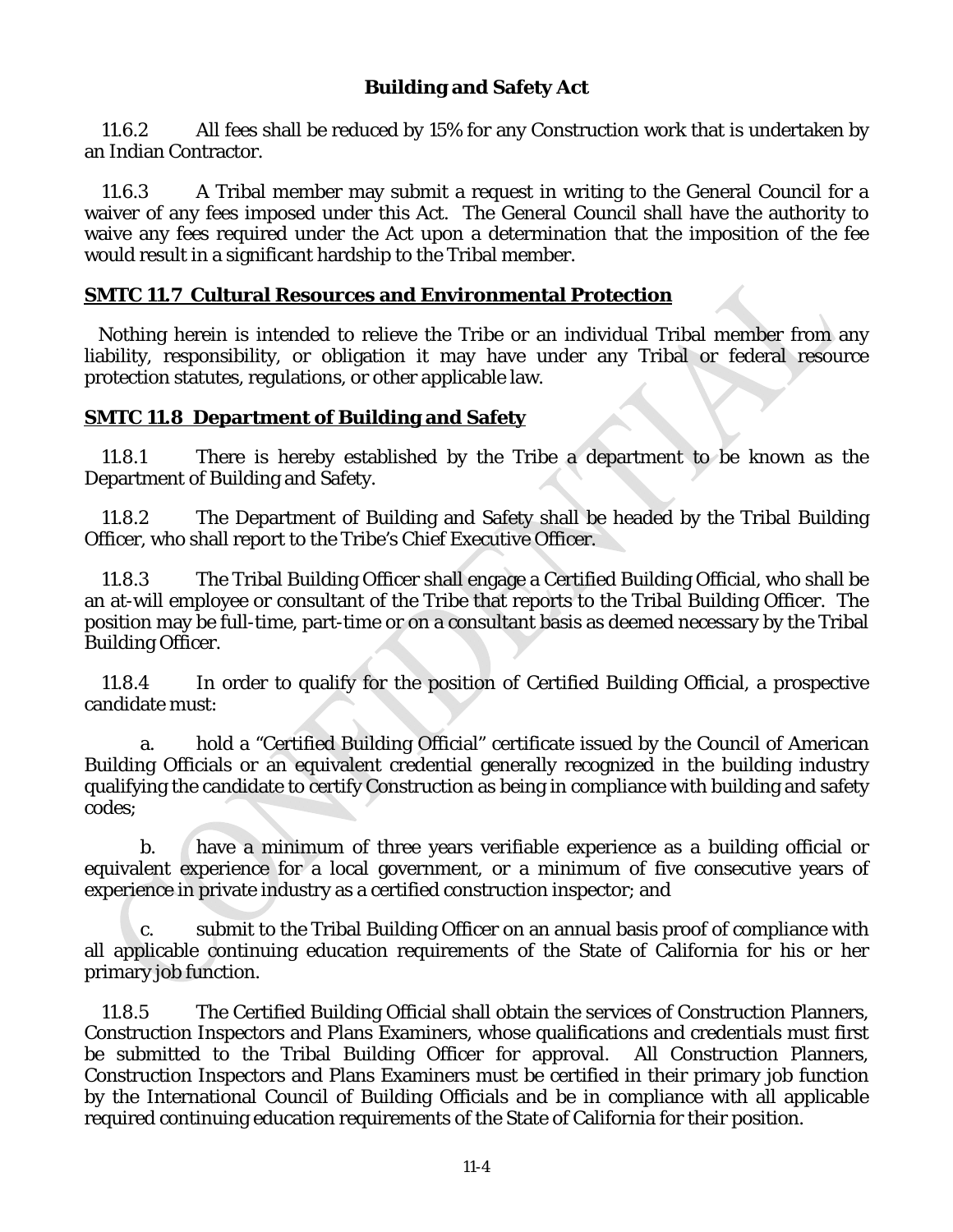### **SMTC 11.9 Enforcement**

11.9.1 The Certified Building Official shall implement all procedures and requirements of the Act and the Building Regulations and shall monitor all planned or ongoing Construction on the Reservation to ensure compliance with all provisions of the Act, sections of the Building Regulations and conditions of any permit.

11.9.2 The Certified Building Official shall have the authority to cite any violation of any provisions of the Act, sections of the Building Regulations or permit conditions by issuing a written Notice of Violation. All Notices of Violation shall cite the particular provisions of the Act, sections of the Building Regulations or conditions of the permit that have been violated. Copies of all Notices of Violation shall be delivered to the Office of the Tribal Secretary within three (3) business days of serving the Notice of Violation on the individual.

11.9.3 The Certified Building Official shall investigate any complaint submitted in writing to the Department of Building and Safety relative to any alleged violation of provisions of the Act, sections of the Building Regulations or permit conditions and shall submit a written report to the Tribal Building Officer as to his or her findings. The Tribal Building Officer shall review all findings of investigations by the Certified Building Official and shall report any investigations substantiating a violation that has not been Corrected within five (5) calendar days of issuing a Notice of Violation to the Business Committee.

#### **SMTC 11.10 Penalties**

11.10.1 Tribal members shall be held responsible for any Notice of Violation which is issued relative to a condition created by the Tribal member or a contractor working on a Tribal member's behalf.

11.10.2 Any condition which is the subject of a Notice of Violation which is not Corrected within five (5) calendar days of receipt of the Notice of Violation shall be punishable by an initial fine of \$1,000.00 for each violation. Any conditions that have not been Corrected within ten (10) calendar days after receipt of the Notice of Violation shall be punishable by an additional fine of \$250.00 for each day the violation continues until the violation is Corrected.

11.10.3 The Tribal Building Officer shall notify the Business Committee in writing of violations that have not been Corrected within five (5) days and any penalties or fines imposed.

11.10.4 All fines shall be payable within thirty (30) days after the imposition of the fine. All fines issued to a contractor hired by a Tribal member shall be imposed against, and payable to the Tribe, by the Tribal Member. All fines shall be deposited in the Tribal fund for providing education to Tribal members in accordance with the San Manuel Educational Benefits Act.

11.10.5 All fines imposed against a Tribal member shall constitute a lien against any monies payable by the Tribe to the Tribal Member. The Tribal Treasurer or other person who disburses treasury funds shall be notified within three (3) business days of such lien and if such funds are unpaid when Tribal Disbursements are made, the Treasurer shall direct any fine for violations of this Act be withheld from the Tribal Disbursement due to the Tribal member and shall instead direct such amounts be credited to the Tribal fund for providing education to Tribal members in accordance with the San Manuel Educational Benefits Act.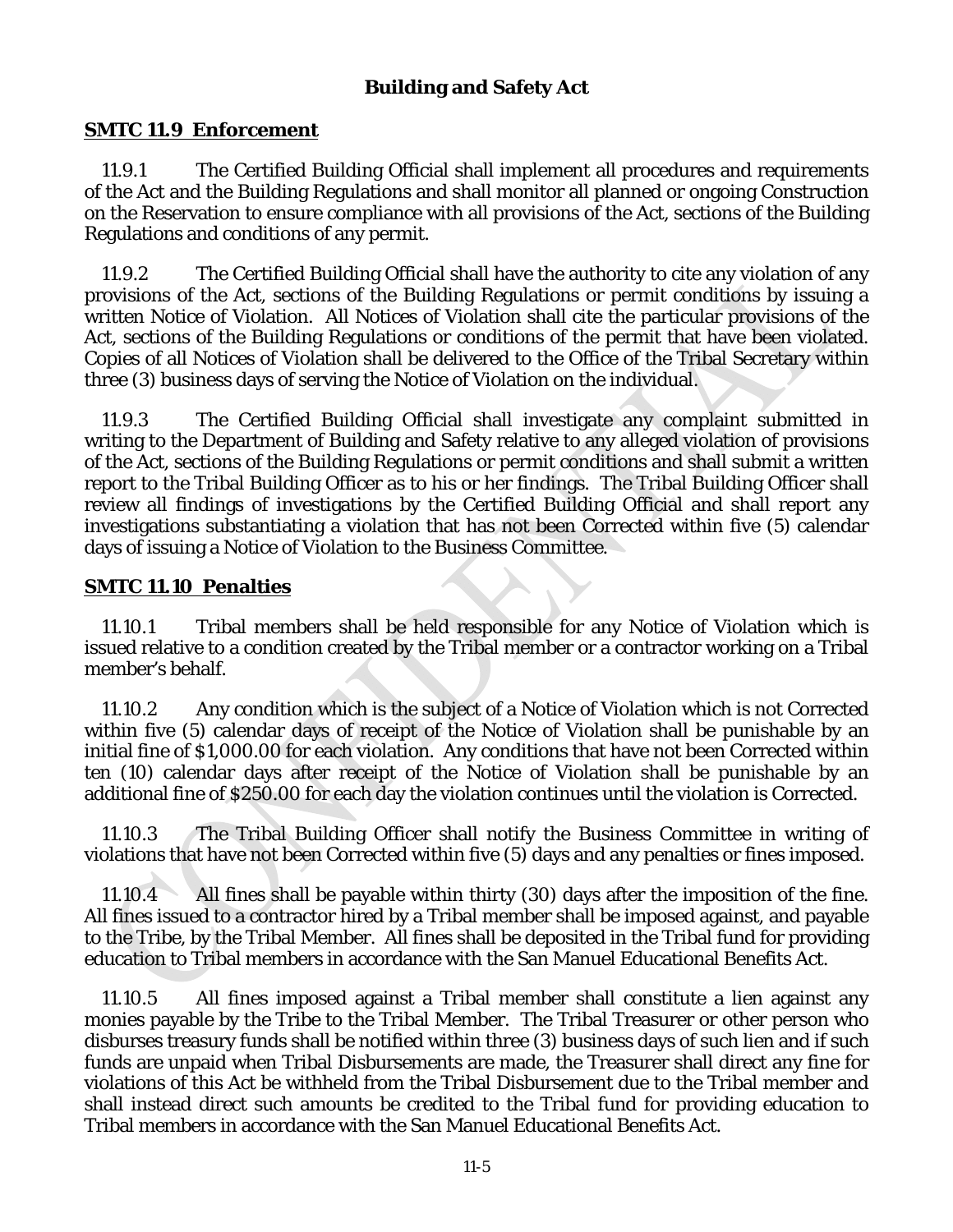### **SMTC 11.11 Appeal Process**

11.11.1 Except as provided in Section 11.11.2 of this Act, any Tribal member or non-Tribal member, who has been issued a Notice of Violation shall have as their sole and exclusive remedy, the right to file a notice of appeal with the San Manuel Tribal Court.

a. A notice of appeal must be filed in the San Manuel Tribal Court within twenty (20) days of the date of receipt of the issuance of a Notice of Violation.

b. All appeals shall be adjudicated in accordance with Tribal law and the Administrative Review Rules of the San Manuel Tribal Court Rules.

c. Should the Tribal member or non-Tribal member successfully appeal the Notice of Violation, any monetary fine associated with the Notice of Violation that has been paid shall be reimbursed to the Tribal member within seventy-two (72) hours of the Tribal Court issuing its decision.

11.11.2 If the Tribal Court is no longer in existence, then:

a. Non-Tribal members who have been cited with a Notice of Violation shall have as their sole and exclusive remedy the right to file a petition for relief with the Tribe's Business Committee.

1. Any non-Tribal member appealing a Notice of Violation must submit the appeal in writing to the Business Committee within twenty (20) days of the date of issuance of the Notice of Violation.

2. Complaints shall be submitted in writing, and at the discretion of the Business Committee, the complainant may be allowed to present evidence.

3. The Business Committee will render a decision within ninety (90) days of hearing the appeal. All such decisions will be final and non-appealable.

b. Tribal members served with a Notice of Violation may appeal the violation and any penalty or fine associated therewith to the General Council.

1. Any Tribal member appealing a Notice of Violation must submit the appeal in writing to the General Council within twenty (20) days of issuance of a Notice of Violation.

2. A hearing before the General Council shall be scheduled for the next regular meeting of the General Council.

3. The Tribal Chairperson shall preside over such hearing, which shall be conducted informally. The Tribal member shall be given an opportunity to be heard and to present evidence and argument reasonably related to the alleged violation. At the conclusion of the presentation of evidence and arguments, the Chairperson shall call for a vote of the General Council, which by majority vote shall determine whether the appeal is meritorious.

4. If the General Council determines an appeal to be meritorious, the General Council shall rescind any penalties imposed pursuant to the Notice of Violation and any